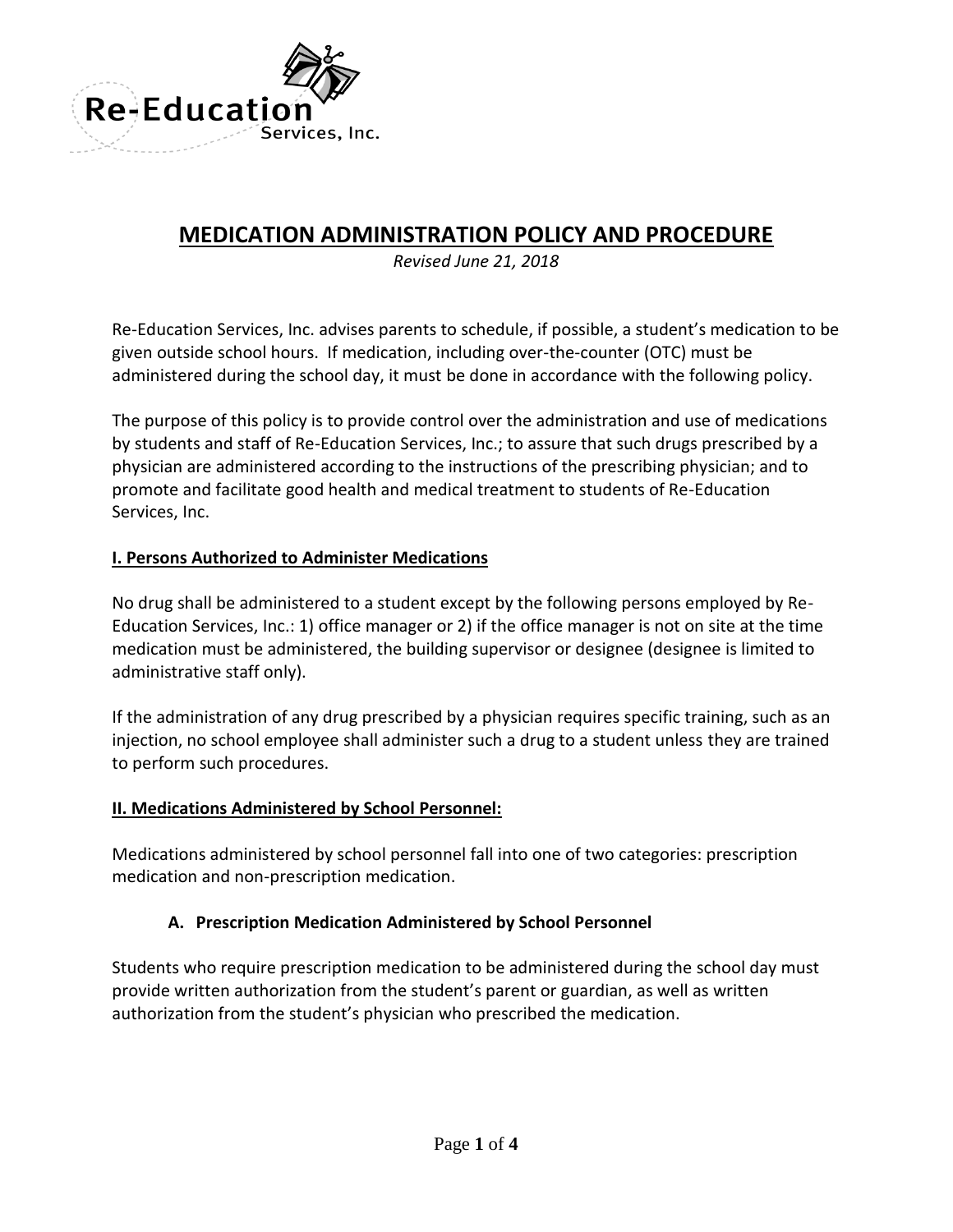## **B. Non-Prescription Medication Administered by School Personnel**

Re-Education Services, Inc. recognizes that at times students may benefit from parentrecommended OTC medications for symptomatic treatment of minor illness, allergy, or pain. Under this policy, administration of OTC medication must have a written authorization from the student's parent or guardian, as well as written authorization from the student's physician who prescribed the medication.

## **III. Authorization Requirement**

- A. If it is medically necessary for a student to have medication during the school day, the following form must be completed and submitted to the office manager:
	- 1. Administration of Medication Request must be signed by both the physician and parent/guardian.
		- a. Physician Authorization portion must be completed by physician or physician staff only, with the following information:
			- Student name and date of birth.
			- Name of medication, strength, and dose to be administered.
			- Time at which each dose of medication is to be administered.
			- Duration of administration.
			- Diagnosis/reason that the medication has been prescribed.
			- Special instructions for the administration of the medication, including storage.
			- Any precautions, reactions or side effects which should be reported to the prescribing physician.
			- Physician printed name, signature and contact information.
		- b. Parent/Guardian Authorization portion must be signed by parent/guardian giving permission to Re-Education Services, Inc. staff to administer medication to the student.
- B. If the student takes multiple medications, a separate Administration of Medication Request must be completed and signed by the physician and parent/guardian for each medication.
- C. New forms must be submitted at the beginning of each school year and for each new medication during the school year. Forms are submitted to the office manager.
- D. New forms must be submitted, according to this policy, if any of the information provided by the physician changes in any way. (i.e. strength, dose, discontinue medication, etc.)
- E. Staff will respond to a change in medication administration upon receipt of new instructions from the physician ONLY.
- F. The medication and signed forms must be brought to the school before medication may be administered by designated personnel. Students are NOT permitted to bring medication to school. THE PARENT/GUARDIAN OR OTHER RESPONSIBLE ADULT MUST PERSONALLY DELIVER THE MEDICATION TO SCHOOL.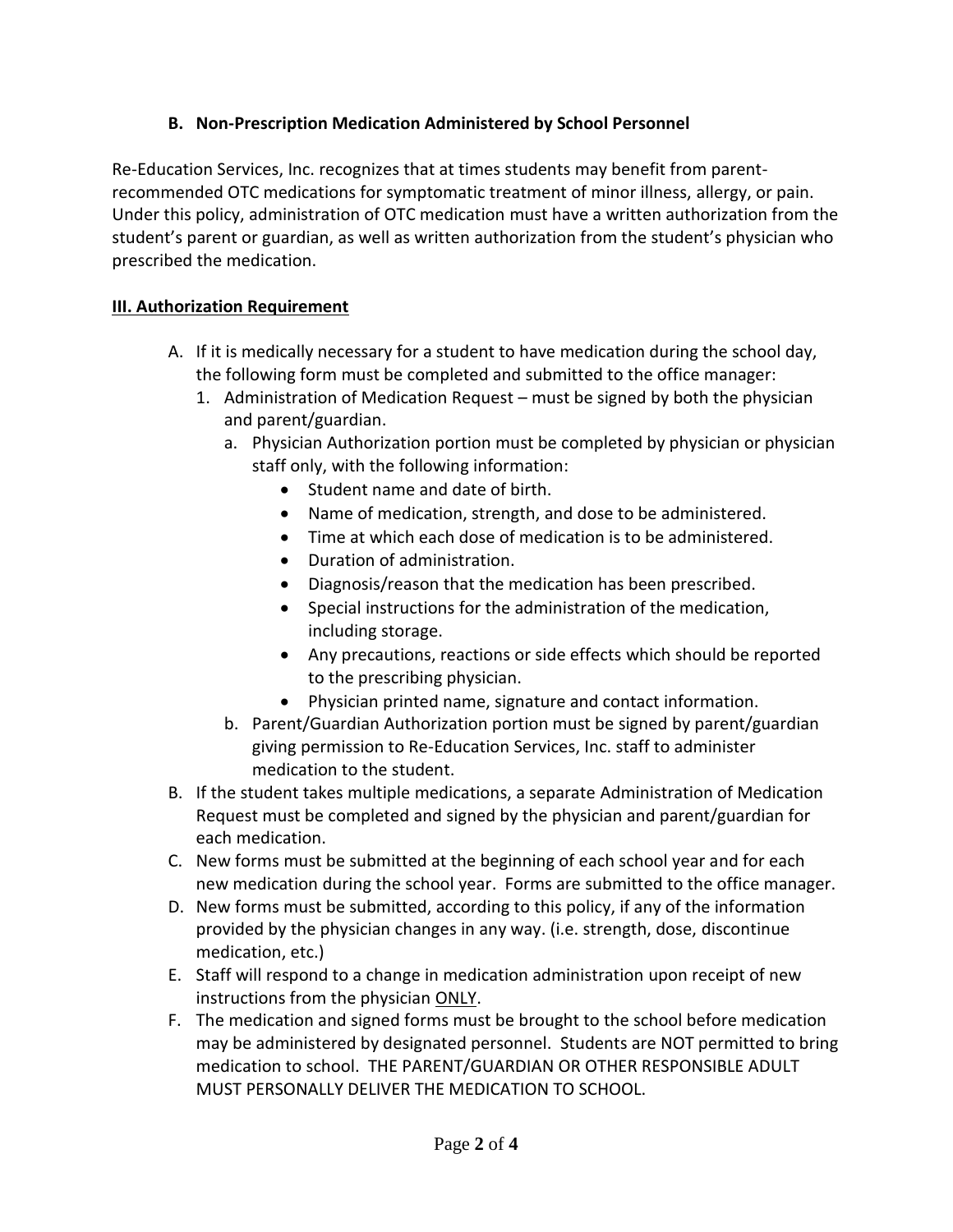- G. Students are not allowed to carry medication on their person, the exception would be inhalers and epi-pens, and those may be carried by students IF the Administration for Medication Request is completed to indicate the student is a selfcarry.
- H. Prescribed medication shall be received in the container in which it was dispensed by the licensed prescriber/licensed pharmacist and labeled with:
	- 1. Student's name.
	- 2. Name of medication and strength.
	- 3. Dose of medication to be given at school.
	- 4. Time of administration (must be exact, we do not accept: at midday, etc.).
- I. Ask the pharmacist for a separate container for the educational facility with a label as stated above. The pharmacist will often divide the prescription for you.
- J. If the medication requires the pills to be cut, they must be cut before they are brought to the school. School personnel will not cut pills. The pharmacist will do this upon request.
- K. OTC medications must be in the original sealed container labeled with the student's name.
- L. Any medication brought in by a parent/guardian in a baggie or other inappropriate container will NOT be accepted by school personnel or administered to the student.
- M. Medications not regulated by the U.S. Food & Drug Administration (i.e. herbal supplements, homeopathic remedies), will be treated as prescription medications, and physician authorization must be provided using the form previously described in this policy.

# **IV. Record Keeping and Medication Storage**

- A. A locked storage area shall be designated in the school for the storage of medication. Medication requiring refrigeration shall be kept in a refrigerator in an area not commonly used by students. School personnel must implement such other appropriate precautions as may be necessary to ensure there is not student access to any medication stored on school property.
- B. Medications remaining at the end of the school year must be claimed by parent or guardian, or they will be discarded as of June 30<sup>th</sup> of the school year.
- C. The office manager shall be the liaison between the physician, parent/guardian, student and school personnel concerning medication. The office manager has authorization to speak with the physician or physician staff regarding the student.
- D. Documentation of all school medication administered by school personnel will be made on the student's individual "Medication Administration Record." Such records will be filed in the student's permanent record at the end of each school year.
- E. No person who has been authorized by Re-Education Services, Inc. to administer medication to a student under this policy shall be liable to civil damages for administering or failing to administer medication pursuant to the Ohio Revised Code 3313.713.